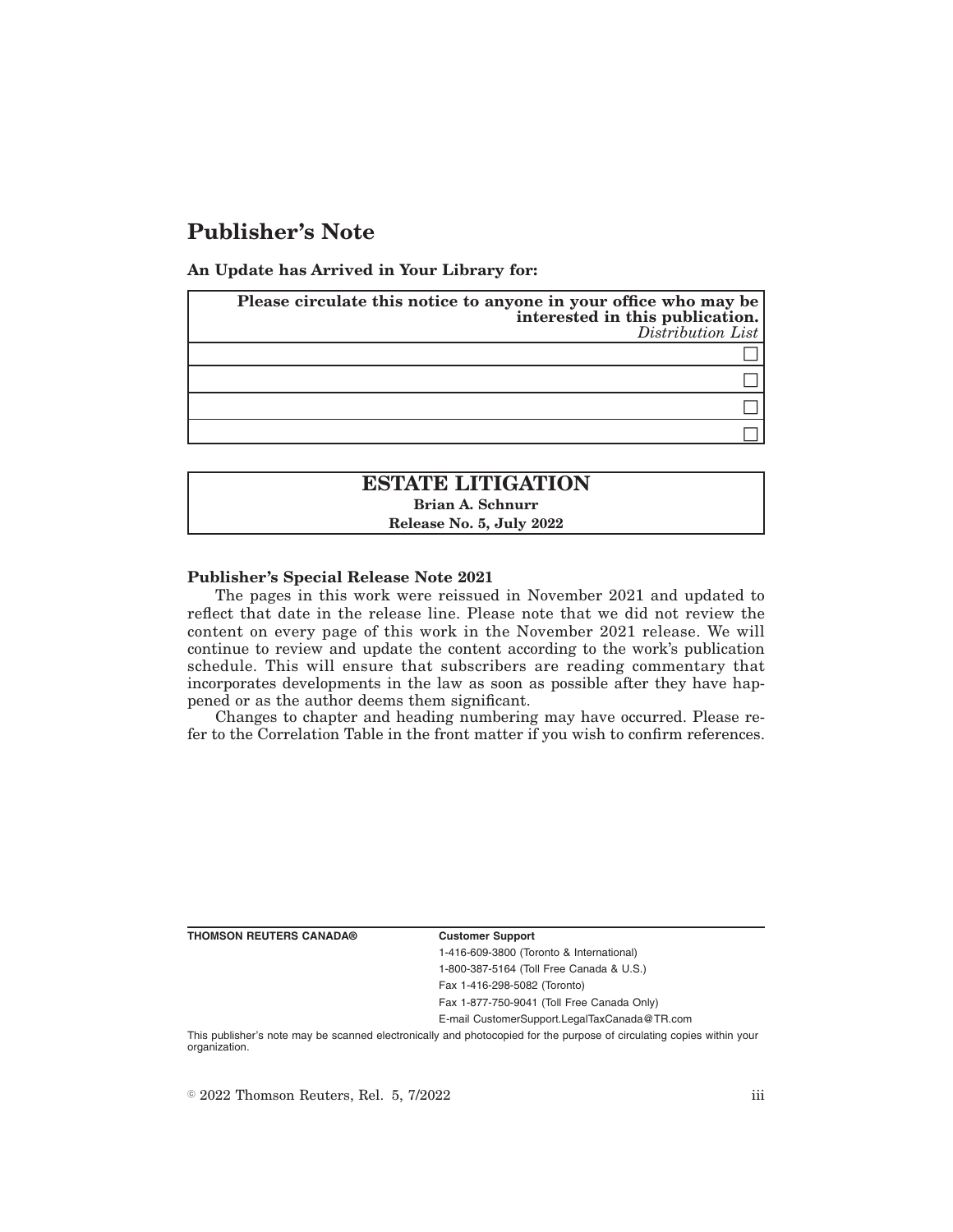*Estate Litigation, 2nd Edition*, is a comprehensive, practical work covering all facets of estate litigation including mental incompetency disputes, challenges to wills, *Family Law Act* claims, passing of executors' accounts, presumption of death and dependant support claims. The publication includes extensive precedents along with relevant statutory material.

### **What's New in this Update:**

In this release, a new memorandum has been added to Appendix IF (Issues in Focus) and Appendix IF:18 has been updated to February 1, 2022. Appendix A (Legislation) has also been updated in this release. Finally, many of the forms contained in Appendix A34 (Rules of Civil Procedure Forms) have been updated to June 1, 2022.

# **Highlights Include:**

**APPENDIX IF—ISSUES IN FOCUS—IF:69—**The memorandum titled "*Are pour-over clauses valid in the context of transferring or paying estate residue to an inter vivos trust?*" has been added to this release. This memo focuses on the approaches taken by British Columbia, Ontario, and Nova Scotia with regard to the validity of pour-over clauses which purport to transfer estate property to inter vivos trusts. The memo considers recent and developing case law, the doctrine of incorporation by reference, the doctrine of facts of independent significance and curative legislative provisions.

**APPENDIX IF—ISSUES IN FOCUS—IF:18—**The memorandum titled "*What are the circumstances in which Ontario courts will strike down a bequest for being against public policy?*" has been updated to February 1, 2022 in this release. The memo addresses testamentary freedom and bequests containing conditions which contravene public policy.

**APPENDIX A—LEGISLATION—**The legislation in the following Acts has been updated:

- A6: Children's Law Reform Act
- E A7: Criminal Code Bill C-14, An Act to amend the Criminal Code and to make related amendments to other Acts (medical assistance in dying)
- E A8: Crown Administration of Estates Act
- $\bullet$  A10: Escheats Act
- E A14: Estates Administration Act
- A15: Evidence Act
- A16: Family Law Act and Regulation
- A18: Health Care Consent Act and Regulation

### **ProView Developments**

Your ProView edition of this product now has a new, modified layout:

E The opening page is now the title page of the book as you would see in the print work